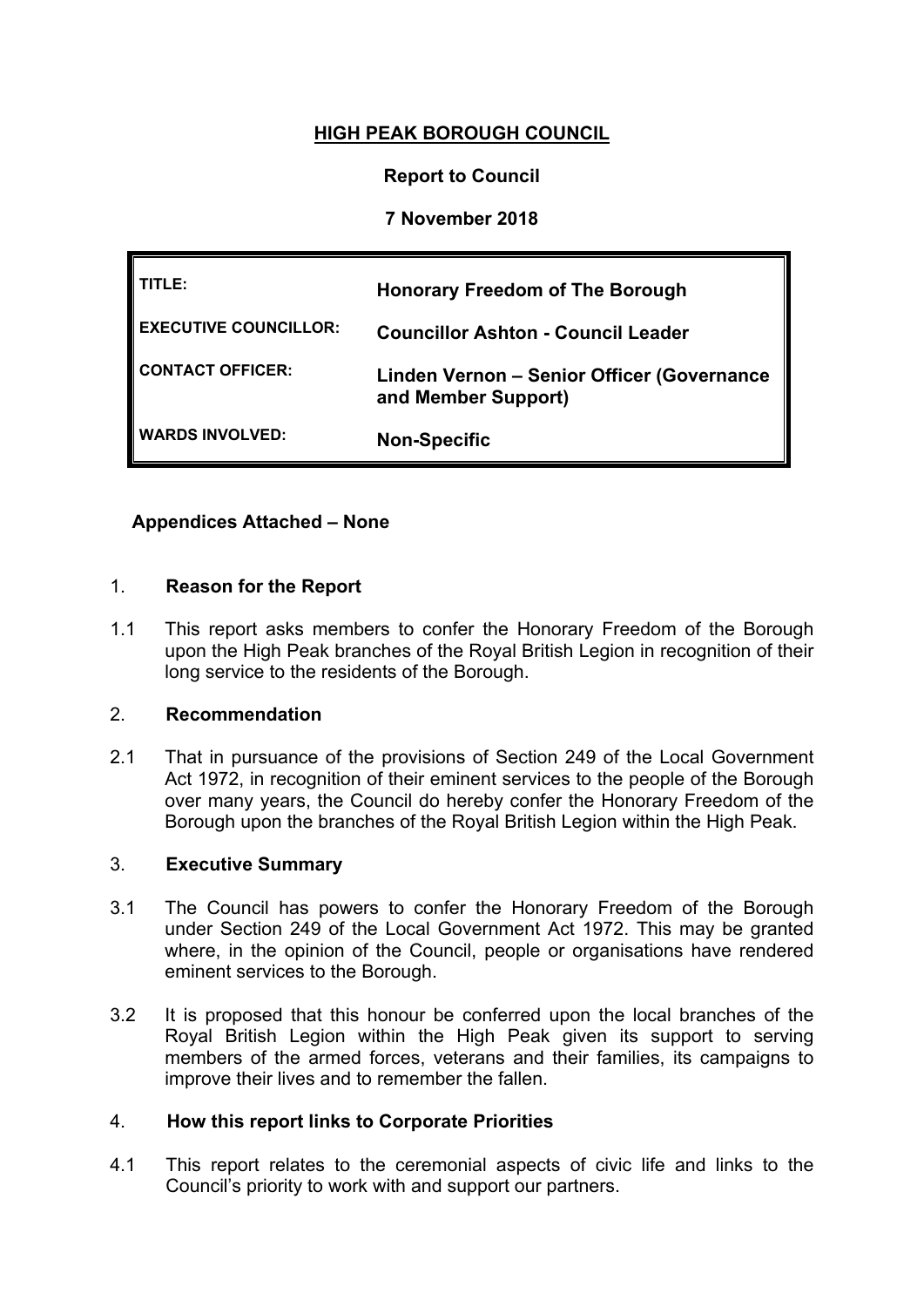# 5. **Alternative Options**

5.1 There are two options: to support the recommendations or not to do so. The Council is recommended to support the proposal to recognise the High Peak branches of the Royal British Legion.

### Mark Trillo **Executive Director (People) and Monitoring Officer**

| Web Links and                    | <b>Contact details</b>                                                                                  |
|----------------------------------|---------------------------------------------------------------------------------------------------------|
| <b>Background Papers</b>         |                                                                                                         |
| <b>Local Government Act 1972</b> | Linden Vernon<br>Senior Officer (Governance and Member Support)<br>linden.vernon@staffsmoorlands.gov.uk |

# 6. **Detail**

- 6.1 The Council has powers to confer the Honorary Freedom of the Borough under Section 249 of the Local Government Act 1972. This provides that the Council may "by resolution passed by not less than two-thirds of the members voting thereon at a meeting of the Council specifically convened for the purposes, admit to be Honorary Freeman of the Borough persons of distinction and persons who have, in the opinion of the Council, rendered eminent services to the Borough".
- 6.2 Authorities have sometimes used this power to confer the Honorary Freedom of the Borough on organisations rather than individuals. In the case of High Peak, it has previously awarded the honour to the Mercian Regiment.
- 6.3 It is therefore proposed that, in recognition of their eminent services to the people of the Borough over many years, the Honorary Freedom of the Borough be conferred on the High Peak branches of the Royal British Legion.
- 6.4 The Royal British Legion has existed for almost a century and helps members of the Royal Navy, British Army, Royal Air Force, veterans and their families all year round. It also campaigns to improve their lives, organise the Poppy Appeal and remember the fallen.
- 6.5 The organisation's website gives the following information on the history of the Royal British Legion:

*"The British Legion was formed on 15 May 1921, bringing together four national organisations of ex-Servicemen that had established themselves after the First World War.*

*The main purpose of the Legion was straightforward: to care for those who had suffered as a result of service in the Armed Forces during the war, whether through their own service or through that of a husband, father or son. The suffering took many forms: the*